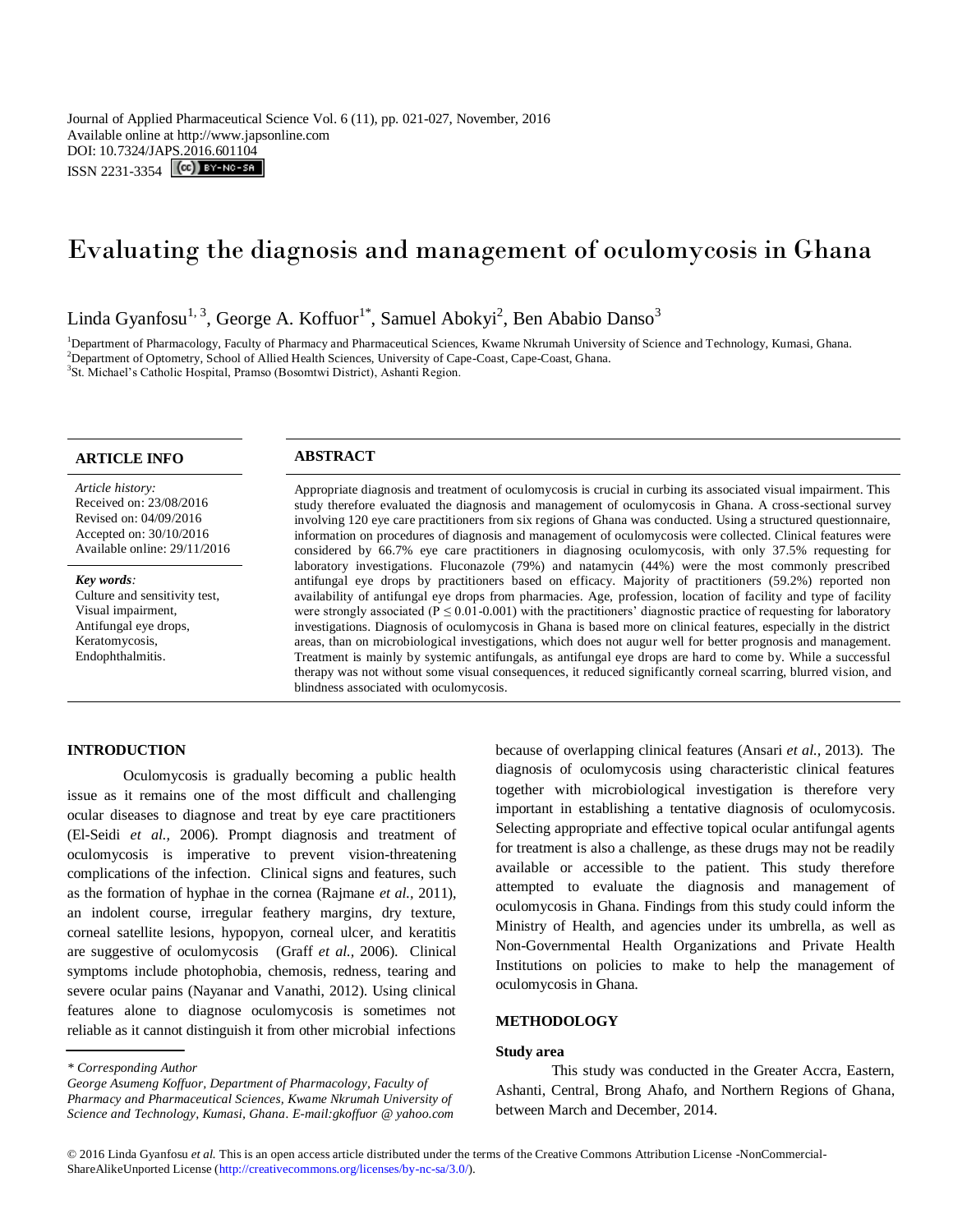These regions were chosen based on the number of practitioners and distribution of eye care facilities to ensure appropriate representation of participants across the country (National Eye Care Report, 2005).

#### **Study population**

The study population comprised three categories of eye care practitioners: Ophthalmologist, Optometrist and Ophthalmic nurses. These practitioners were selected because they were deemed to have knowledge in ocular disorders including oculomycosis. An ophthalmologist is a specialist in medical and surgical eye problems. An optometrist is the first point of call in case of eye conditions, therefore has gained the expertise to diagnose and treat simple ocular disorders of common occurrence, while an ophthalmic nurse is also trained to work with other eye care professionals in managing ocular disorders.

#### **Eye care facilities involved in this study**

Teaching hospitals, Government hospital (GHS), Christian Health Association of Ghana (CHAG) hospitals, as well as private and Non-Governmental Organizations (NGOs) comprised the selected hospitals and eye clinics from the regions used. The different health facilities influence the number of patients visiting, as well as the kind of cases reported to the facility, and hence the diagnosis and management of a disease/disorder.

#### **Sampling size**

A total of 120 eye care practitioners were recruited from the various eye care facilities. The sample size was deemed appropriate based on information obtained from the Eye Care Unit Annual Report 2011, and from calculation based on Glenn's equation, i.e.  $N_0 = z^2 pq/e^2$  [Where  $N_0$  is Sample size,  $z^2$  is the abscissa of the normal curve that cuts off an area  $\alpha$  at the tails (1- $\alpha$ ) equals the desired confidence level, e.g. 95%), e is the desired level of precision, p is the estimated proportion of an attribute that is present in the population and q equals to 1-p].

# **Sampling technique**

Cluster sampling was used in recruiting participants. First and foremost, each eye care facility in a specific region was classified based on its location as rural (those located in districts areas) or urban (those located in metropolitan areas). For each region, two rural and three urban eye care facilities were then randomly selected to participate in the study. Ophthalmologists were recruited firstly, followed by Optometrists and then Ophthalmic nurses during a visit to selected facilities. This order format followed the ranks and the expertise in terms of handling cases related to the eye.

#### **Study design and instrument for data collection**

A cross-sectional survey of optometrist, ophthalmologist and ophthalmic nurses was conducted using structured questionnaire designed to cover the following: Bio-data of eye care practitioner's practices regarding diagnosis, request for microbiological investigations, and antifungal therapy selection among others. Questionnaires were self-administered by the practitioners within a time frame of 5 minutes. An initial testing of the questionnaires was carried out using 10 practitioners to assess the ability of this study instrument in obtaining data suitable for this study.

# **Inclusion criteria**

For a professional to be included in this survey, that individual should be a registered eye care practitioner in active practice, being involved in diagnosing and managing of ocular diseases and disorders including oculomycosis, and having had at least one year working experience after their internship were eligible for the study. Practitioners who were registered but not in active service or had less than a year of working experience, as well as those that had retired from active service were excluded from the study.

### **Limitations to the Study**

The data collection method used may not have allowed practitioners enough time to come out with more information like an in-depth interview could have provided. The study assumed that the responses given by participants were representative of what happens in the eye care facilities in Ghana. Hawthorne's effect could also have affected the responses of some practitioners since they knew it was a study and could present information that was actually not the case.

### **Ethical consideration**

The study was approved by the Department of Pharmacology, KNUST, ethics committee. Informed consent was obtained from all practitioners before participation in accordance with the tenets of Declaration of Helsinki regarding the use of human subjects for research. In addition, permission was obtained from the Head of each health facility used for the study. Responses by participants were kept confidential by not taking their names. Participants were not given any incentives or influenced in any way to part-taking in the study, and had the freedom to opt out of the study at will.

#### **Data analysis**

Data obtained was collated and analyzed using SPSS V 20 (SPSS, Chicago, Illinois, USA). Pearson's chi-square  $(\chi^2)$  was used to show relationship between two categorical variables.  $P \leq$ 0.05 was considered significant. Sigma Plot V 11 (Systat Software, Inc., San Jose, CA) was used to plot the graphs.

# **RESULTS**

#### **Demographics of practitioners**

Out of 120 practitioners who participated in this survey, 63 (52.5%) were males and 57 (47.5%) were females. Fifty-two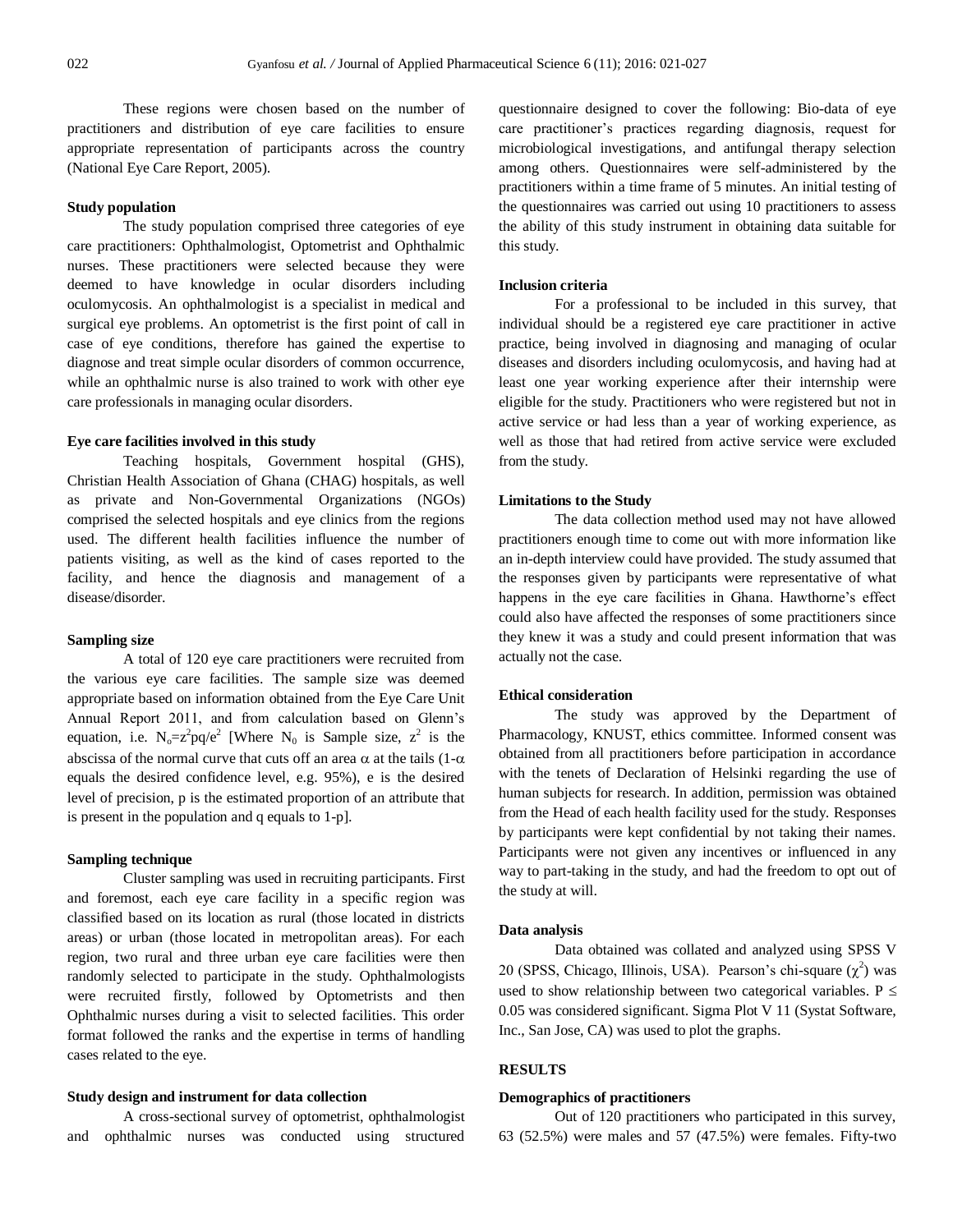(43.3%) were Optometrists, 51 (42.5%) Ophthalmic nurses, and 17 (14.2%) Ophthalmologists. The majority of these practitioners 40.0% (48) were aged 21-30 years with only 16 (13.3%) aged 50 years or older. Majority, 68 (56.7%) had worked for at most 3 years with 12 (10.0%) having worked for over 13 years (Table 1). Sixty-two (51.7%) of the practitioners worked in health facilities located in the District, while 58 (48.3%) worked in eye clinics located in the Metropolis. The practitioners were almost equally distributed across the different types of eye care facilities in the country (Table 2).

**Table 1:** Age and duration of practice of 120 eye care practitioners

| Parameter                    | <b>Distribution</b> | <b>Frequency</b> |
|------------------------------|---------------------|------------------|
| Age (years)                  | 21-30               | 48 (40%)         |
|                              | $31 - 40$           | 35 (29.2%)       |
|                              | $41 - 50$           | 21 (17.5%)       |
|                              | 51-60               | $16(13.3\%)$     |
|                              | $1 - 3$             | 68 (56.7%)       |
| Duration of Practice (Years) | $4 - 8$             | 18 (15.0%)       |
|                              | $9-13$              | 22 (18.3%)       |
|                              | >13                 | 12 (10.0%)       |

|                     | <b>Distribution</b>      | <b>Frequency</b> |
|---------------------|--------------------------|------------------|
| Type of institution | <b>Teaching Hospital</b> | 30(25%)          |
|                     | Government Hospital      | 32 (27.6%)       |
|                     | <b>CHAG</b> Institution  | 33 (27.5%)       |
|                     | NGO/Private              | 25 (20.8%)       |

CHAG = Christian Health Association of Ghana; NGO = Non-Governmental organization

#### **Factors considered in diagnosis of oculomycosis**

Practitioners who considered: history of presenting complain were 80 (66.7%); findings of slit-lamp biomicroscopy were 96 (80%), and unresolved corneal ulcer to conventional antibiotic treatment were 47 (39.2%) (Figure 1). Clinical signs, symptoms and features seen on examination with slit lamp biomicroscopy that aided diagnosis of oculomycosis were reduce visual acuity, cornea ulcer, keratitis, and hypopyon among others (Figure 2).







Fig. 2: Clinical presentation of oculomycosis as reported by practitioners. RVA: Reduced visual acuity, CU: Corneal ulcer, K: Keratitis, HP: Hypopyon, D: Discharge, INJ: Injections, IM: Indistinct margin, FlS: Fluorescein stain pattern, IOP: Intraocular pressure, SL: Statellite lesions, CD: Cornea degeneration, EP: Endothelial Plaques, SI: Stromal infiltration

#### **Diagnosis by laboratory investigation**

Only few practitioners, 45 (37.5%) requested for microbial laboratory investigation to establish a fungal involvement in a suspected case of oculomycosis. Of these, 31 (68.9%) requested for corneal scraping and culturing. Twenty-four 24 (20%) requested for microbiological investigations either when there was unsuccessful treatment with conventional antibiotics, while 32 (26.6%) requested when there was characteristic fungal corneal ulcer appearance.



**Fig. 3:** The association between gender of eye care practitioners and laboratory investigations request. There was no significant difference  $(P = 0.350)$  between gender of the eye care practitioner and their request for laboratory investigations on oculomycosis. (Pearson's Chi Square  $(\chi^2)$  test)

# **Factors associated with practitioner's request on laboratory investigation**

Age of practitioners ( $P \le 0.001$ ), type of profession ( $P =$ 0.003), location of facility ( $P = 0.008$ ), and type of facility ( $P \leq$ 0.001) were factors significantly associated with the request or otherwise for laboratory investigation for fungal isolation leading to the diagnosis of oculomycosis. A greater proportion of females, 24 (53.3%), requested for laboratory investigations (Figure 3);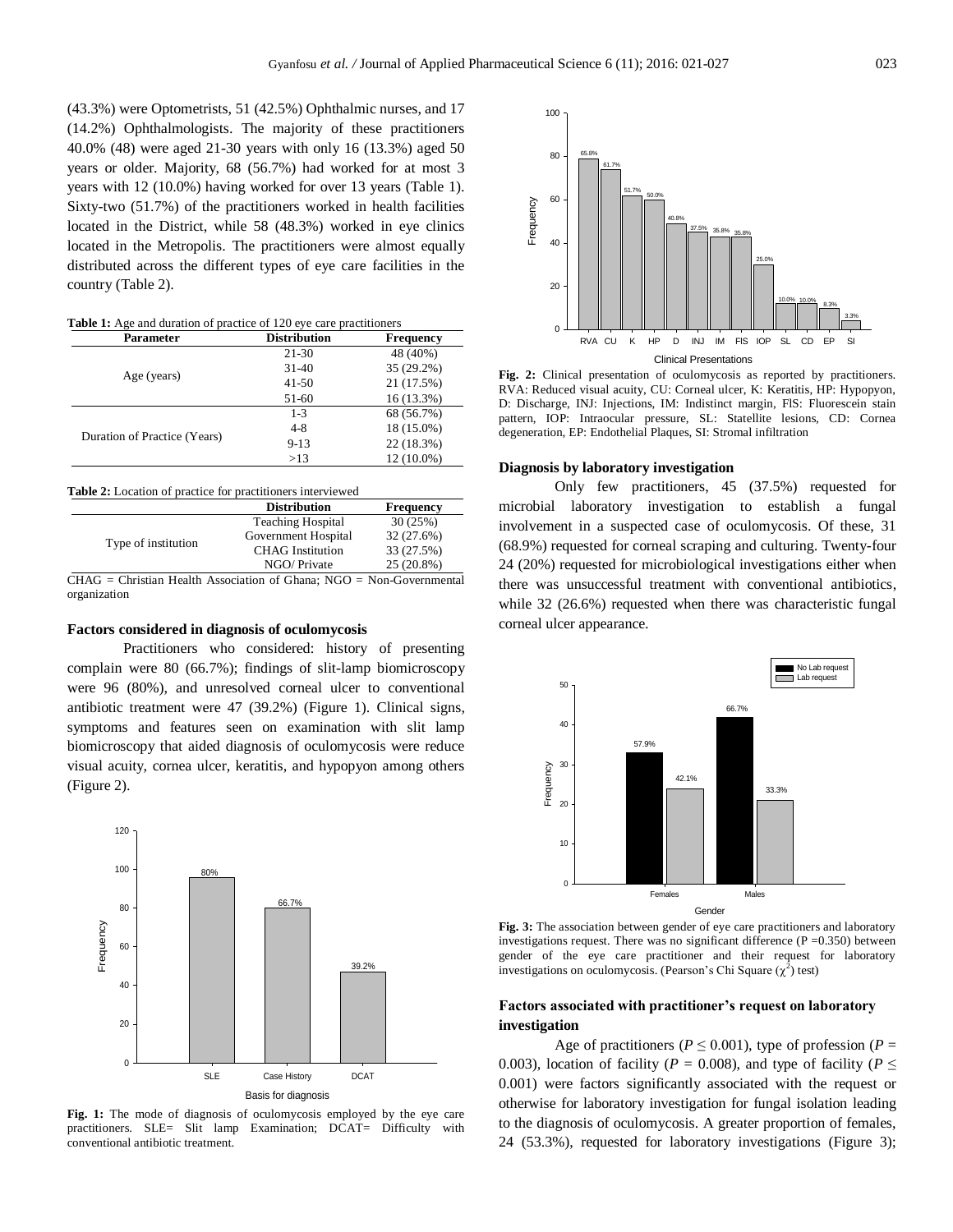although the association between gender and request for laboratory investigations was not significant ( $P = 0.350$ ). The majority of practitioners age between 41-60 years were those requesting for laboratory investigations in situations of suspected oculomycosis (Figure 4).



**Fig. 4:** The association between age of the eye care practitioner and request for laboratory investigation for oculomycosis. There was significant difference (P  $\leq 0.001$ ) between age of eye care practitioners and their request for laboratory investigations on oculomycosis. (Pearson's Chi Square  $(\chi^2)$  test)

The majority of Ophthalmologists, 10 (58.8%), did request for laboratory investigation for the diagnosis of oculomycosis, unlike the other two eye care professionals (Figure 5).



**Fig. 5:** The association between the professional and laboratory investigations request. There was significant difference ( $P = 0.003$ ) between kind of eye care practitioner and their request for laboratory investigations on oculomycosis. (Pearson's Chi Square  $(\chi^2)$  test)

Also, an equal number of the practitioners who had practiced between 9-13 years did request for laboratory

investigation to aid in diagnosis of oculomycosis, as compared to the others. There was no significant difference  $(P = 0.564)$ between the duration of practice of the eye care practitioners and their request for laboratory investigation on oculomycosis (Figure 6).



**Fig. 6:** The duration of practice of practitioners and request for laboratory investigations for oculomycosis. There was no significant difference ( $P = 0.564$ ) between the duration of practice of the eye care practitioners and their request for laboratory investigation on oculomycosis. (Pearson's Chi Square  $(\chi^2)$  test)



**Fig. 7:** The association between location of facility and request for laboratory investigation. There was a significant difference  $(P = 0.008)$  between the location of eye facilities of eye care practitioners and their request for

laboratory investigations (Pearson's Chi Square  $(\chi^2)$  test).

While an equal number of practitioners 33 (27.6 %) located in the metropolis request for laboratory investigation towards the diagnosis of oculomycosis, majority of those located in the districts do not (Figure 7); thus location of practice (i.e. metropolitan or district) was associated  $(P = 0.008)$  with the request for laboratory investigation on oculomycosis. Most of the practitioners working with teaching hospitals, 21 (70%), requested for laboratory investigations, as compared to those in other facilities (Figure 8).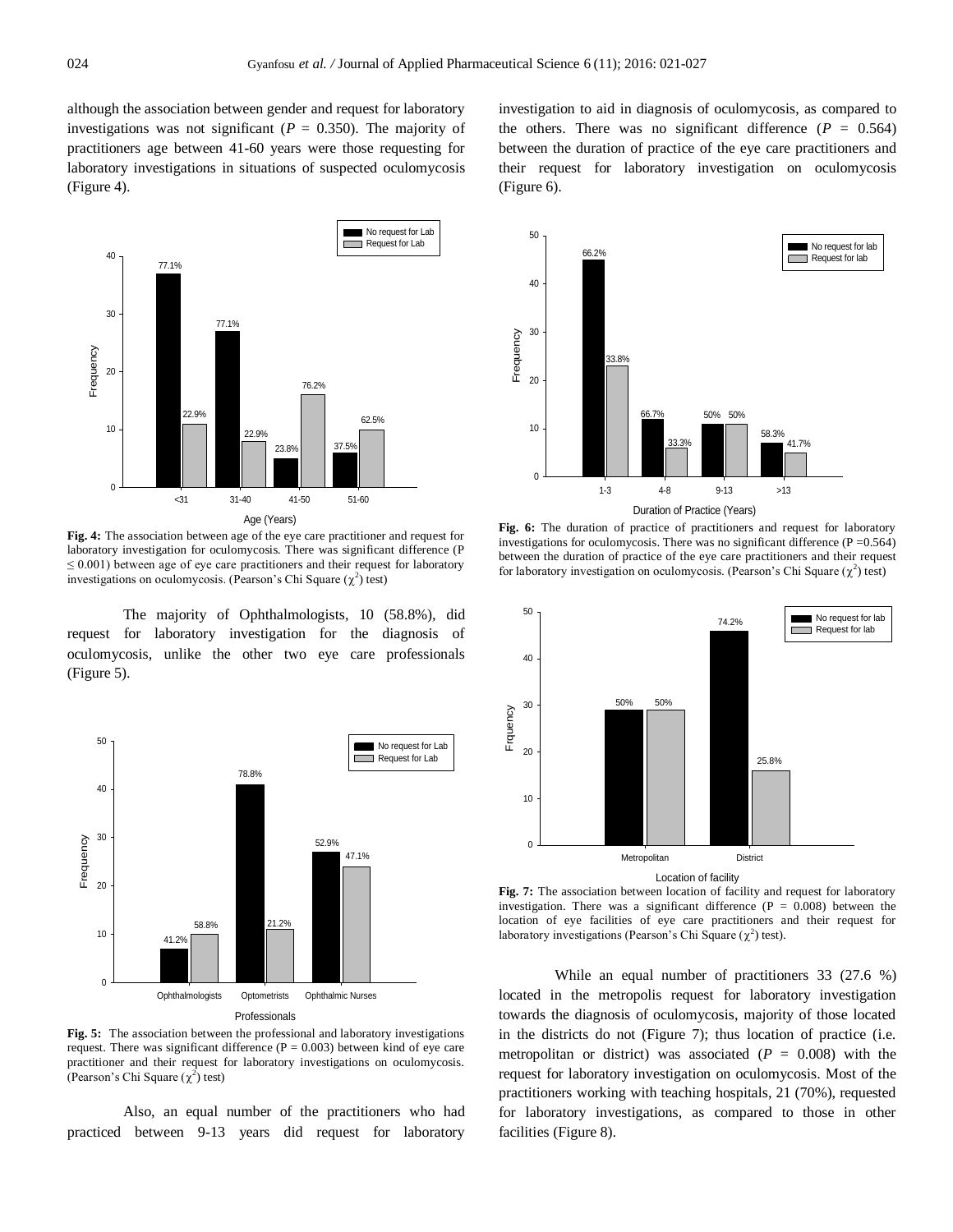

Fig. 8: The association between type of facility and the request for laboratory investigation TH=Teaching hospital; GH= Government Hospital; CHAG= Christian Health Association of Ghana; P/NGO= Private/Non-Governmental Organization. There was a significant difference ( $P \le 0.001$ ) between the type of facility in which the practitioners works and request for laboratory investigation for oculomycosis (Pearson's Chi Square  $(\chi^2)$  test)

#### **Topical ocular antifungal agents and its accessibility**

Out of the total number of practitioners who undertook this study, 71 (59.2%) reported difficulties in accessing topical ocular antifungals and 80 (66.7%) reported that their patients, even if they did, obtained their prescription from retail pharmacies instead of hospital pharmacies. The common topical ocular antifungals that practitioners prescribed were fluconazole (79%), natamycin (44%), extemporaneously prepared miconazole (31%) or econazole eye drops (7%). According to the practitioners, these drugs were selected due to their efficacy.

#### **Visual outcome and co-morbidity of oculomycosis**

The reported visual consequence reported by eye care practitioners included Corneal scarring 67(55.8%), reduced visual acuity 54 (45%) and blindness 23 (19.2%). While a successful therapy of oculomycosis was not without some visual consequence, they reduce significantly these adverse effects. Comorbidities reported by eye care practitioners were diabetes 61 (50.8%), HIV/AIDS 71 (59.2%), hypertension 11 (9.2%), and sickle cell disease 8 (6.7%).

# **DISCUSSION**

Proper diagnosis of any disease or disorder helps in rapid, accurate and proper selection of drugs, as well as in proper treatment; to improve the chances of a complete recovery (good prognosis). This study therefore evaluated diagnosis and management practices of oculomycosis in Ghana. In this study, characteristic clinical symptoms of oculomycosis were used by the majority of eye care practitioners, and these were based on the history of presenting complain (HPC), clinical examination (using slit lamp biomicroscopy), and unresolved corneal ulcer to conventional antibiotic treatment; these modes of diagnosis for oculomycosis have also been reported widely (Jastaneiah *et al.,*  2001, Ansari *et al.,* 2013, Thomas, 2003 and Mravičić *et al.,*  2012). The details elicited in HPC included trauma with vegetative matter, sand, soil, stone, spontaneous occurrence, use of herbal and other unknown eye drops. Trauma occurs from ocular injuries (sometimes trivial) involving some type of vegetable matter, soil and sand related to the physical activities of people. Trauma has been reported by Srinivasan *et al.,* 1997 to be the most common predisposing factor of oculomycosis. Oculomycosis could occur without any known cause as some patients' report, but it could be that particular attention was not paid to the predisposing factor.

Some characteristic clinical features informing a diagnosis of oculomycosis (using a slit lamp biomicroscopy) as reported by some eye care practitioners were corneal ulcer, keratitis (i.e. a corneal inflammation characterized by cornea haziness, superficial punctate stains, and oedema, and even in some cases corneal bullae), indistinct cornea margins, stromal infiltrates, satellite lesions, cornea degenerations (rough texture, raised borders, brown pigmentations), endothelial plaques, and other corneal features. These are specific clinical features of oculomycosis (Thomas, 2003; Mravičić *et al.,* 2012). Non-specific features such as hypopyon, discharge, injections or redness, and fluorescein stain pattern (hyphae like pattern) were also reported.

Within the setting of rural eye hospitals in the tropics, laboratory facilities are rare and diagnosis is based on clinical characteristics. As a direct result of this presumptive diagnosis, treatment is often empirical (Leck *et al.,* 2002).

Microbiological investigations are essential for identification of fungus to confirm diagnosis of suspected oculomycosis. From our study, forty-five practitioners requested for microbiological investigations, only after there was unsuccessful treatment with conventional antibiotics or when there was characteristic fungal corneal ulcer appearance. This practice of diagnosis is essential but cannot be relied on alone in recent years. It has been suggested that where facilities are available, microbial investigation is the most important practice to help in diagnosis and prevent delays which can cause visual impairments. Ansari *et al.,* 2013, reported that because of overlapping clinical features of the etiologic agents of keratitis which makes it difficult to distinguish one from another, tissue sampling and culture continues to be an imperative utility in the diagnosis of oculomycosis.

Practitioners indicated that samples were collected by corneal scraping for culture and sensitivity test. Corneal scraping and culturing procedures are very important for the isolation of fungi (Ansari *et al.,* 2013). Fungi can penetrate deeper layers of the cornea, so tissue swabbing is inadequate in isolating or confirming fungal agent involved in oculomycosis. Corneal scraping using a surgical blade is recommended to obtain a tissue specimen (Ansari *et al.,* 2013).

Although in clinical practice, females request for microbiological investigations more than males, and that females are more meticulous with a step to step approach in clinical examination before making diagnosis, there was no significant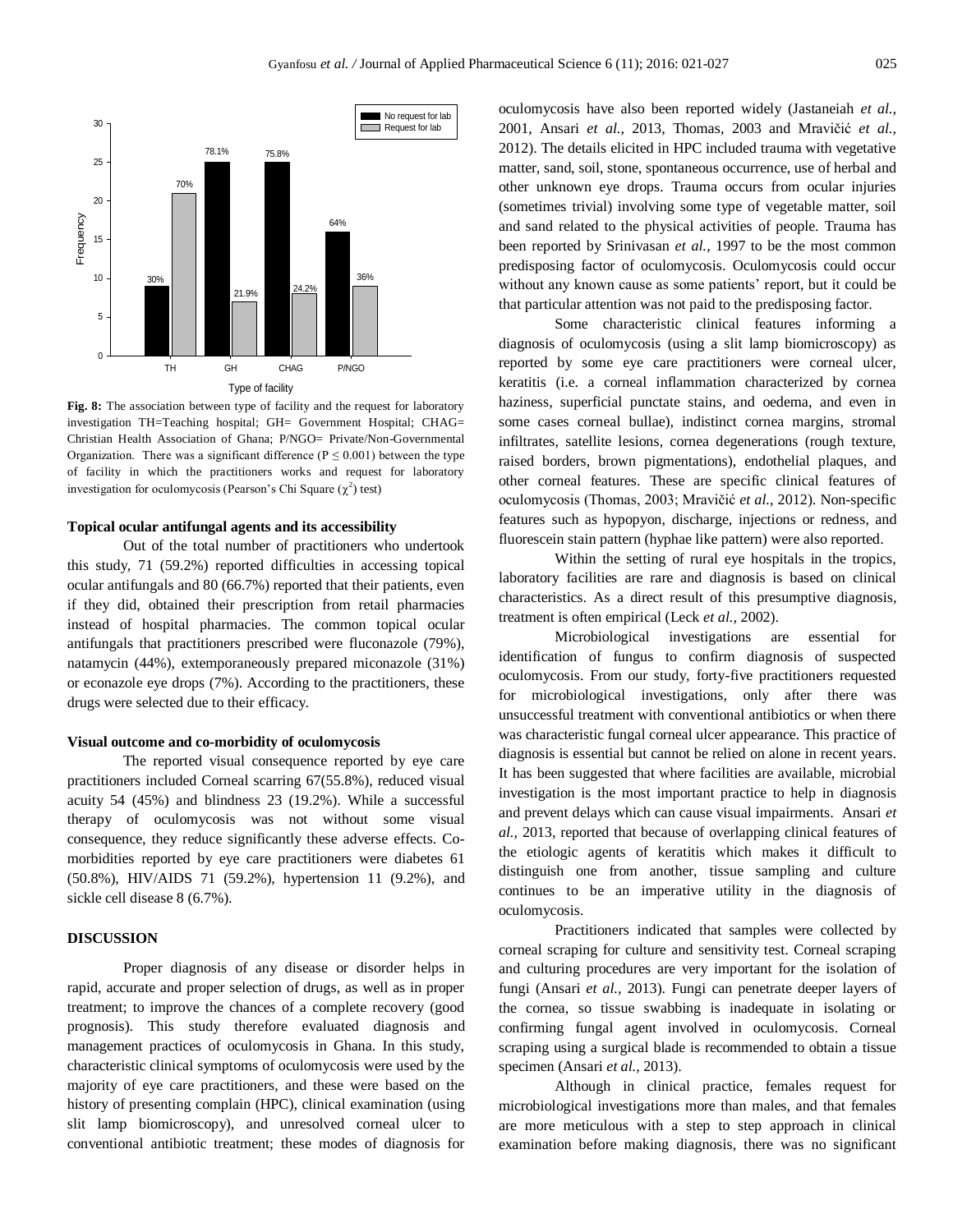association to that effect as far as this study was concerned. This augurs well for the practitioners practice in Ghana as one should not be of a particular gender in other to request for microbial investigation. It was observed from the results of this study that, the more one gets older in practice, the more likely they would request for microbiological investigation for suspected oculomycosis. Majority of ophthalmologists were older professionals, and requested for microbiological investigation, unlike the other eye care professionals. In an earlier study (Gyanfosu *et al.,* 2016), findings indicated that Ophthalmologists encountered more ocular disorders than the other eye care professionals, hence making them more proficient in the diagnosis and management of oculomycosis (Dahl *et al.,* 2014). Ophthalmologists receive special training in all aspects of eye care, including prevention, diagnosis, and medical and surgical treatment of eye conditions and diseases, thus providing the full spectrum of eye care. Optometrists provide primary eye care services, including eye examinations and diagnosis of eye diseases taking intermediate (6-7yrs) length of training. It is worth noting that although each professional's responsibilities differ, and depending on the setting of the health facilities, there are overlapping job description.

It was also found that health facilities located in the Metropolitan areas showed borderline association to the request for microbiological investigation for oculomycosis; implying that a significant number of practitioner in the metropolitan areas make the request. This could be influenced by the availability of many medical laboratories in the cities compared to the districts.

The practitioners indicated the common fungi isolated were *Aspergillus spp, Fusarium spp* and *Candida albicans*. Our study revealed *Candida albicans* to be the most common fungi isolated during microbiological investigation. In 1995, Hagan *et al.,* found *Fusarium spp* to be the common fungi followed by *Aspergillus spp* to be the cause of suppurative keratitis in Ghana. Other studies have also mentioned many different fungal species isolates (Thomas *et al.,* 2013, Jastaneiah *et al.,* 2001, Ibrahim *et al.,* 2012, Leck *et al.,* 2002, Hagan *et al.,* 1995). *Candida albicans* are part of the normal eye flora which reside as a lifelong, harmless commensal. It is not surprising that *Candida albicans* is the most common fungi isolate, because it has been shown to have a high virulence in ocular infections (Schreiber *et al.,* 2003).

Oculomycosis, if not diagnosed and treated with celerity, can be rapidly destructive to the integrity of the eye, resulting in devastating ocular damage. The main aim of treating oculomycosis is to preserve vision which depends on rapid diagnosis and efficient administration of appropriate antifungal therapy. Access to topical antifungals is generally difficult in Ghana as reported by the eye care practitioners. Worldwide, access to commercially available topical antifungals is also low (Ibrahim *et al.,* 2012). Majority of the practitioners indicated that patients obtained topical antifungal medications from retail pharmacies instead of hospital pharmacy. Ocular topical antifungals are not on the NHIS medicines list (http://www.nhis.gov.gh/MedList.aspx). Most hospitals stock their pharmacies based on their prescriptions which

is also based on the essential medicine list (EML, 2010) and the NHIS drug list. Even though ocular antifungal eye drops are on the essential medicine list, but because they are not on the NHIS listed medicines, hospitals do not stock them. Retail pharmacies usually buy and stock varieties of medicines from pharmacy wholesalers, and hence patients acquire these medications from them.

The practitioners admitted that fluconazole is the common topical antifungal readily available in Ghana. The eye care practitioners reported that extemporaneous preparation made from gyno-daktarin (which contains miconazole) cream was used as antifungal eye drops for patients when access to standard topical antifungals was difficult. The various topical antifungal preparations selected were effective and accessible as reported by the eye care practitioners. Oculomycosis presents a visual impairment to the patient if the condition is not diagnosed early for a rapid and appropriate intervention. Some prominent adverse effects after treatment of oculomycosis as reported by eye care practitioners were corneal scarring, blurred vision, redness of the eye, reduced vision, and blindness.

#### **CONCLUSION**

Diagnosis of oculomycosis is based more on clinical features, especially in the district areas, than on microbiological investigations, which does not augur well for better prognosis and management. Treatment is mainly by systemic antifungals, as antifungal eye drops are hard to come by. While a successful therapy was not without some visual consequence, it significantly reduced corneal scarring, blurred vision, and blindness associated with oculomycosis. Avenues to obtaining topical ocular antifungals should be created, while efforts to include some of these topical antifungals in the NHIS medicine list should be initiated. This then will enhance diagnosis and ensure effective management of oculomycosis, and increase the chances of complete recovery.

# **ACKNOWLEDGEMENTS**

Authors are grateful to Misters Michael Atta Mensah, Michael Martey Ofori and Ernest Adiwokor for their earnest contributions made in analyzing this data.

**Financial support and sponsorship:** This research is supported in part by International Medical University internal grant (BPI-01/11(46)2014) and Malaysia Toray Science Foundation (MTSF) Science and Technology Grant 2014 (IMUR160/2014).

**Conflict of Interests:** There are no conflicts of interest.

# **REFERENCES**

Dahl AA, Stöppler MC. 2014. Ophthalmologists and Optometrists: Similarities and Differences. [ONLINE] Available at http://www.medicinenet.com/script/main/art.asp?articlekey=22559. [Accessed on 4 June 2016].

El-Seidi EA, Ibrahim ZA, El-Hodaky SK, Hasan HA. Characterization of ocular fungal infections in Egypt. Egypt Journal of Medical Microbiology, 2006; 15(1):237-48.